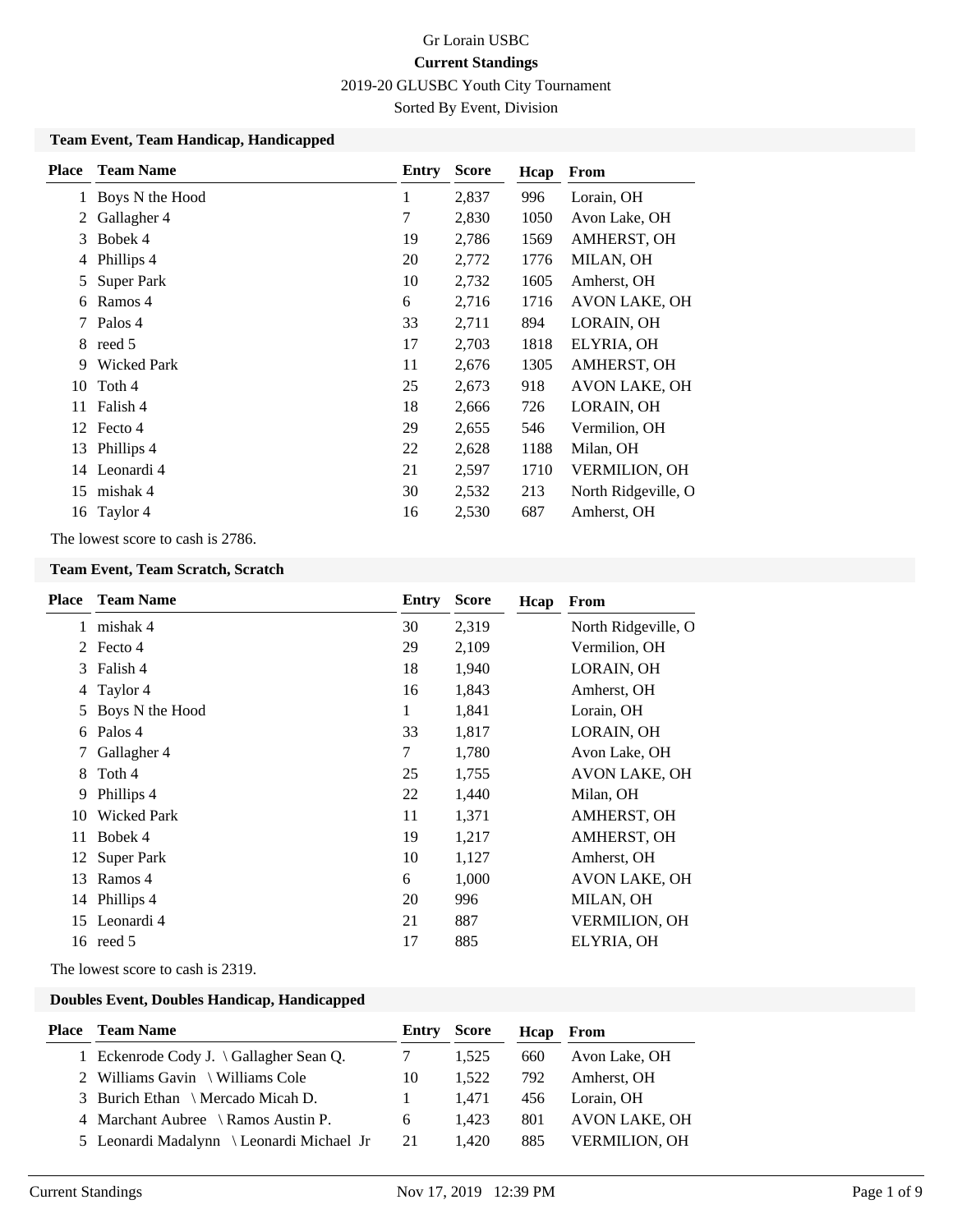# Gr Lorain USBC **Current Standings**

2019-20 GLUSBC Youth City Tournament

Sorted By Event, Division

### **Doubles Event, Doubles Handicap, Handicapped**

| Stipe GRADY S. \ Susi Ben A.<br>6<br>6<br>8<br>9<br>10<br>11 | Green Bridget M. \ Ellis Bayleigh V.<br>Burich Owen \ Grayshaw Bryce E.<br>Johnson Drew \ Taylor Grant M.<br>Nunez Jacob M. \ Howard Jose M.<br>Gannon Paige E. \ Gannon Ben J. | 11<br>26<br>1<br>16<br>36<br>$\overline{2}$ | 1,416<br>1,416<br>1,393<br>1,385<br>1,383<br>1,371 | 651<br>768<br>540<br>300<br>396 | AMHERST, OH<br><b>VERMILION, OH</b><br>Lorain, OH<br>Amherst, OH<br>AMHERST, OH |
|--------------------------------------------------------------|---------------------------------------------------------------------------------------------------------------------------------------------------------------------------------|---------------------------------------------|----------------------------------------------------|---------------------------------|---------------------------------------------------------------------------------|
|                                                              |                                                                                                                                                                                 |                                             |                                                    |                                 |                                                                                 |
|                                                              |                                                                                                                                                                                 |                                             |                                                    |                                 |                                                                                 |
|                                                              |                                                                                                                                                                                 |                                             |                                                    |                                 |                                                                                 |
|                                                              |                                                                                                                                                                                 |                                             |                                                    |                                 |                                                                                 |
|                                                              |                                                                                                                                                                                 |                                             |                                                    |                                 |                                                                                 |
|                                                              |                                                                                                                                                                                 |                                             |                                                    | 582                             | LORAIN, OH                                                                      |
| Reed Baylee J. \ Bacha Jett M.<br>11                         |                                                                                                                                                                                 | 17                                          | 1,371                                              | 879                             | ELYRIA, OH                                                                      |
| 13                                                           | Dudek Jaden Z. \ Leonardi Kirsten                                                                                                                                               | 21                                          | 1,358                                              | 666                             | <b>VERMILION, OH</b>                                                            |
| 14                                                           | Phillips Chase R. $\setminus$ Hood Charles R.                                                                                                                                   | 20                                          | 1,357                                              | 867                             | MILAN, OH                                                                       |
| 15                                                           | Young Paytyn \ Young Hunter C.                                                                                                                                                  | 10                                          | 1,347                                              | 813                             | Amherst, OH                                                                     |
| 16                                                           | Dodge Cayden R. \ Fleming Liam M.                                                                                                                                               | 22                                          | 1,340                                              | 630                             | Milan, OH                                                                       |
| Toth John W. \Toth Jeffrey<br>17                             |                                                                                                                                                                                 | 25                                          | 1,335                                              | 396                             | AVON LAKE, OH                                                                   |
| 18                                                           | Fecto Ethan T. \ Mishak Dylan E.                                                                                                                                                | 29                                          | 1,324                                              | 30                              | Vermilion, OH                                                                   |
| 19                                                           | Prosak Nicholas J. \ Serrano Marco                                                                                                                                              | 38                                          | 1,316                                              | 618                             | LORAIN, OH                                                                      |
| 20                                                           | Phillips Keira M. \ Dvorscak Sabrina S.                                                                                                                                         | 20                                          | 1,308                                              | 909                             | MILAN, OH                                                                       |
| Miller Tori \ Miller Tristan<br>21                           |                                                                                                                                                                                 | 12                                          | 1,301                                              | 756                             | AMHERST, OH                                                                     |
| 22                                                           | Ramsey Ella-brie R. \ Akers Annabella R.                                                                                                                                        | 17                                          | 1,291                                              | 939                             | ELYRIA, OH                                                                      |
| 23                                                           | Zakrajsek Zachary G. \ Zakrajsek Justin R.                                                                                                                                      | 24                                          | 1,276                                              | 228                             | LORAIN, OH                                                                      |
| 24                                                           | Suprun Gabrielle E. \ Goldthorpe Alexis N.                                                                                                                                      | 3                                           | 1,244                                              | 399                             | Lorain, OH                                                                      |
| 25                                                           | Dudley Karlee A. \ Beshears Savannah L.                                                                                                                                         | 13                                          | 1,241                                              | 702                             | NORTH RIDGEVI                                                                   |
| 26                                                           | Phillips Isabella K. \ Zakrajsek Peyton                                                                                                                                         | 22                                          | 1,239                                              | 558                             | Milan, OH                                                                       |
| 27                                                           | Aschenbach Hannah C. \ Morris Alexander L.                                                                                                                                      | $\overline{\mathcal{L}}$                    | 1,235                                              | 210                             | Vermilion, OH                                                                   |
| 28                                                           | Kuack Aiden T. \ Collier Kaylan A.                                                                                                                                              | 6                                           | 1,225                                              | 915                             | <b>AVON LAKE, OH</b>                                                            |
| 29                                                           | Velasquez Makayla E. \Taylor Allison N.                                                                                                                                         | 16                                          | 1,203                                              | 291                             | Amherst, OH                                                                     |
| 30                                                           | Falish Kilee J. \ Rodriguez Anthony D.                                                                                                                                          | 18                                          | 1,201                                              | 333                             | LORAIN, OH                                                                      |
| 31                                                           | Slogar Luke M. \ Gallagher Connor                                                                                                                                               | 7                                           | 1,190                                              | 339                             | Avon Lake, OH                                                                   |

The lowest score to cash is 1416.

#### **Doubles Event, Doubles Scratch, Scratch**

| Place | <b>Team Name</b>                                     | Entry | <b>Score</b> | Hcap | From                 |
|-------|------------------------------------------------------|-------|--------------|------|----------------------|
|       | 1 Fecto Ethan T. \ Mishak Dylan E.                   | 29    | 1,294        |      | Vermilion, OH        |
| 2     | Johnson Drew $\setminus$ Taylor Grant M.             | 16    | 1,085        |      | Amherst, OH          |
| 3     | Zakrajsek Zachary G. \ Zakrajsek Justin R.           | 24    | 1,048        |      | LORAIN, OH           |
| 4     | Aschenbach Hannah C. \ Morris Alexander L.           | 4     | 1,025        |      | Vermilion, OH        |
| 5     | Burich Ethan \ Mercado Micah D.                      | 1     | 1,015        |      | Lorain, OH           |
| 6     | Nunez Jacob M. $\{$ Howard Jose M.                   | 36    | 987          |      | AMHERST, OH          |
| 7     | Toth John W. $\setminus$ Toth Jeffrey                | 25    | 939          |      | <b>AVON LAKE, OH</b> |
| 8     | Velasquez Makayla E. \ Taylor Allison N.             | 16    | 912          |      | Amherst, OH          |
| 9     | Falish Kilee J. $\setminus$ Rodriguez Anthony D.     | 18    | 868          |      | LORAIN, OH           |
| 10    | Eckenrode Cody J. $\langle$ Gallagher Sean Q.        | 7     | 865          |      | Avon Lake, OH        |
| 11    | Burich Owen $\langle$ Grayshaw Bryce E.              |       | 853          |      | Lorain, OH           |
|       | 12 Slogar Luke M. \ Gallagher Connor                 | 7     | 851          |      | Avon Lake, OH        |
| 13    | Suprun Gabrielle E. $\setminus$ Goldthorpe Alexis N. | 3     | 845          |      | Lorain, OH           |
| 14    | Gannon Paige E. $\setminus$ Gannon Ben J.            | 2     | 789          |      | LORAIN, OH           |
| 15    | Stipe GRADY S. \ Susi Ben A.                         | 11    | 765          |      | AMHERST, OH          |
| 16    | Williams Gavin $\setminus$ Williams Cole             | 10    | 730          |      | Amherst, OH          |
|       |                                                      |       |              |      |                      |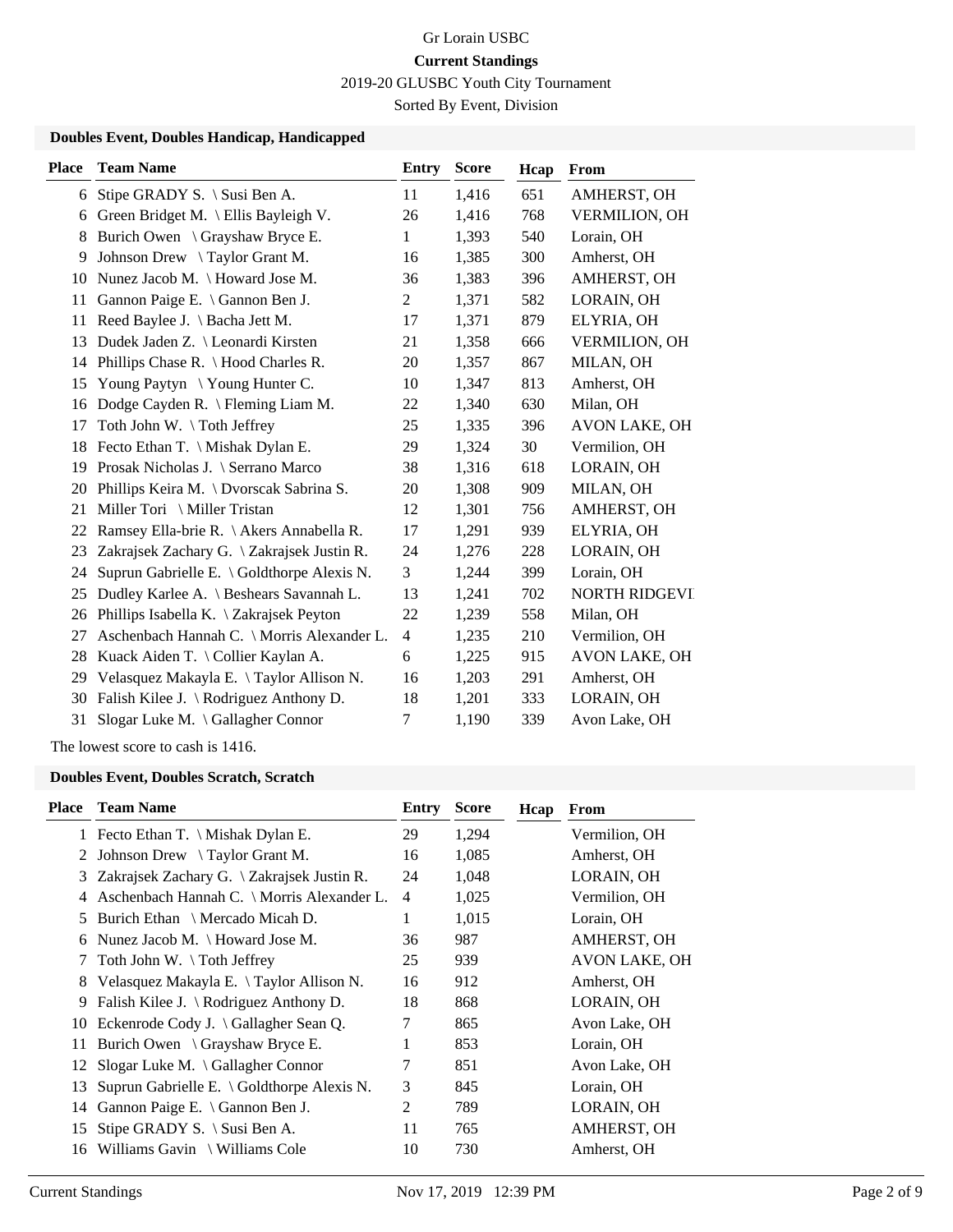Sorted By Event, Division

### **Doubles Event, Doubles Scratch, Scratch**

| <b>Place</b> | <b>Team Name</b>                             | Entry | <b>Score</b> | Hcap | From                 |
|--------------|----------------------------------------------|-------|--------------|------|----------------------|
|              | 17 Dodge Cayden R. \ Fleming Liam M.         | 22    | 710          |      | Milan, OH            |
| 18.          | Prosak Nicholas J. \ Serrano Marco           | 38    | 698          |      | LORAIN, OH           |
| 19           | Dudek Jaden Z. \ Leonardi Kirsten            | 21    | 692          |      | <b>VERMILION, OH</b> |
|              | 20 Phillips Isabella K. \ Zakrajsek Peyton   | 22    | 681          |      | Milan, OH            |
| 21           | Green Bridget M. \ Ellis Bayleigh V.         | 26    | 648          |      | VERMILION, OH        |
|              | 22 Marchant Aubree \ Ramos Austin P.         | 6     | 622          |      | AVON LAKE, OH        |
|              | 23 Miller Tori \ Miller Tristan              | 12    | 545          |      | AMHERST, OH          |
|              | 24 Dudley Karlee A. \ Beshears Savannah L.   | 13    | 539          |      | <b>NORTH RIDGEVI</b> |
|              | 25 Leonardi Madalynn \ Leonardi Michael Jr   | 21    | 535          |      | <b>VERMILION, OH</b> |
|              | 26 Young Paytyn \Young Hunter C.             | 10    | 534          |      | Amherst, OH          |
| 27           | Reed Baylee J. $\ \$ Bacha Jett M.           | 17    | 492          |      | ELYRIA, OH           |
|              | 28 Phillips Chase R. \ Hood Charles R.       | 20    | 490          |      | MILAN, OH            |
| 29           | Phillips Keira M. \ Dvorscak Sabrina S.      | 20    | 399          |      | MILAN, OH            |
|              | 30 Ramsey Ella-brie R. \ Akers Annabella R.  | 17    | 352          |      | ELYRIA, OH           |
| 31           | Kuack Aiden T. $\setminus$ Collier Kaylan A. | 6     | 310          |      | AVON LAKE, OH        |
|              |                                              |       |              |      |                      |

The lowest score to cash is 1294.

#### **Bumpers Event, Bumper Scratch, Scratch**

| <b>Place</b> Team Name | Entry | <b>Score</b> | Hcap | From                 |
|------------------------|-------|--------------|------|----------------------|
| 1 Dobrovich Liam D.    | 28    | 180          |      | <b>AVON LAKE, OH</b> |
| 2 Loschetter Emmett H. | 5     | 178          |      | AVON, OH             |
| 3 Pogorelc Maxx        | 9     | 170          |      | LORAIN, OH           |
| 4 Slogar Quinlan J.    | 27    | 165          |      | <b>AVON LAKE, OH</b> |
| 5 Bunting Autumn M.    | 23    | 152          |      | ELYRIA, OH           |
| 6 Kuack Noah C.        | 8     | 128          |      | WESTLAKE, OH         |
|                        |       |              |      |                      |

The lowest score to cash is 180.

### **Bumpers Event, Bumpers Handicap, Handicapped**

| <b>Place</b> Team Name | Entry | <b>Score</b> | Hcap           | From                 |
|------------------------|-------|--------------|----------------|----------------------|
| 1 Loschetter Emmett H. |       | 222          | 44             | AVON, OH             |
| 2 Pogorelc Maxx        | 9     | 210          | 40             | LORAIN, OH           |
| 3 Bunting Autumn M.    | 23    | 190          | 38             | ELYRIA, OH           |
| 4 Dobrovich Liam D.    | 28    | 184          | $\overline{4}$ | <b>AVON LAKE, OH</b> |
| 5 Kuack Noah C.        | 8     | 180          | 52             | WESTLAKE, OH         |
| 6 Slogar Quinlan J.    | 27    | 165          | $\theta$       | <b>AVON LAKE, OH</b> |

The lowest score to cash is 222.

### **Singles Event, Singles Handicap, Handicapped**

| Place | <b>Team Name</b>       | Entry | <b>Score</b> | Hcap | From                 |
|-------|------------------------|-------|--------------|------|----------------------|
|       | 1 Velasquez Makayla E. | 16    | 759          | 129  | Amherst, OH          |
|       | Williams Cole          | 10    | 758          | 411  | Amherst, OH          |
|       | 2 Leonardi Michael Jr  | 21    | 758          | 381  | <b>VERMILION, OH</b> |
|       | 4 Hood Charles R.      | 20    | 742          | 447  | MILAN, OH            |
|       | 5 Ellis Bayleigh V.    | 26    | 741          | 393  | <b>VERMILION, OH</b> |
|       | 6 Eckenrode Cody J.    |       | 735          | 336  | Avon Lake, OH        |
|       |                        |       |              |      |                      |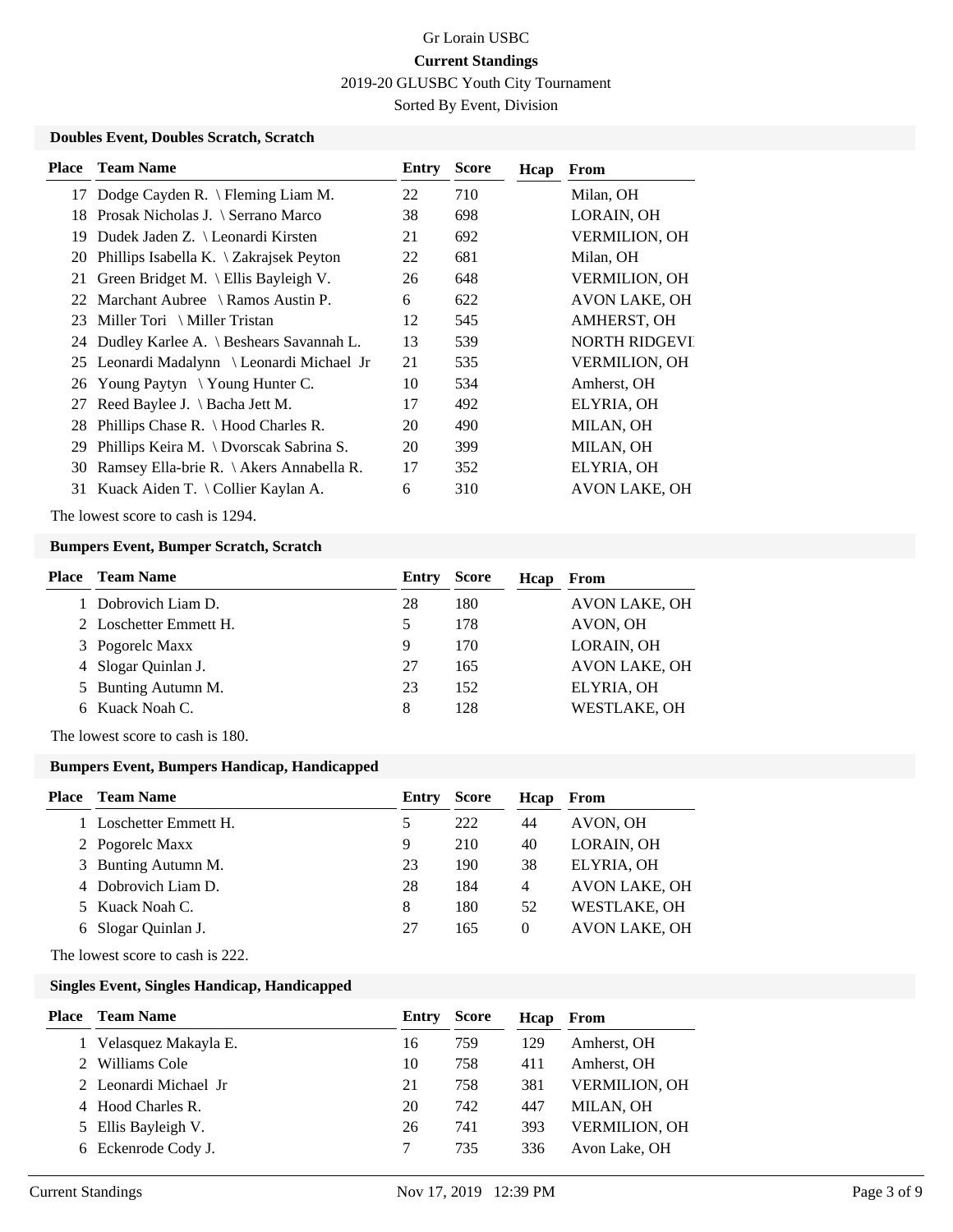# Gr Lorain USBC **Current Standings**

2019-20 GLUSBC Youth City Tournament

Sorted By Event, Division

### **Singles Event, Singles Handicap, Handicapped**

| <b>Place</b> | <b>Team Name</b>            | <b>Entry</b>             | <b>Score</b> | Hcap             | From                 |
|--------------|-----------------------------|--------------------------|--------------|------------------|----------------------|
| 7            | Young Paytyn                | 10                       | 731          | 411              | Amherst, OH          |
| 8            | Williams Gavin              | 10                       | 728          | 381              | Amherst, OH          |
| 9            | Phillips Chase R.           | 20                       | 724          | 420              | MILAN, OH            |
| 10           | Green Bridget M.            | 26                       | 719          | 375              | VERMILION, OH        |
| 11           | Toth Jeffrey                | 25                       | 718          | 234              | AVON LAKE, OH        |
| 12           | Susi Ben A.                 | 11                       | 717          | 285              | AMHERST, OH          |
| 13           | Stipe GRADY S.              | 11                       | 716          | 366              | AMHERST, OH          |
| 14           | Ramos Austin P.             | 6                        | 715          | 348              | <b>AVON LAKE, OH</b> |
| 15           | Young Hunter C.             | 10                       | 710          | 402              | Amherst, OH          |
| 15           | Nunez Jacob M.              | 36                       | 710          | 258              | AMHERST, OH          |
| 17           | Gannon Ben J.               | $\overline{c}$           | 709          | 330              | LORAIN, OH           |
| 18           | <b>Marchant Aubree</b>      | 6                        | 706          | 453              | <b>AVON LAKE, OH</b> |
| 19           | Weinsier-Marcano Chandan U. | 31                       | 701          | 72               | <b>CLEMSON, SC</b>   |
| 20           | Leonardi Madalynn           | 21                       | 699          | 504              | <b>VERMILION, OH</b> |
| 21           | Zakrajsek Zachary G.        | 24                       | 698          | 129              | LORAIN, OH           |
| 22           | Serrano Marco               | 38                       | 694          | 267              | LORAIN, OH           |
| 23           | Howard Jose M.              | 36                       | 689          | 138              | AMHERST, OH          |
| 24           | Leonardi Kirsten            | 21                       | 682          | 399              | <b>VERMILION, OH</b> |
| 25           | Miller Tori                 | 12                       | 676          | 375              | AMHERST, OH          |
| 26           | Gates Adam C.               | 35                       | 675          | 372              | <b>AVON LAKE, OH</b> |
| 27           | <b>Burich Owen</b>          | 1                        | 673          | 336              | Lorain, OH           |
| 28           | Phillips Keira M.           | 20                       | 671          | 420              | MILAN, OH            |
| 28           | Konopka Nicholas D.         | 32                       | 671          | 237              | AMHERST, OH          |
| 30           | Collier Kaylan A.           | 6                        | 669          | 420              | AVON LAKE, OH        |
| 31           | Mercado Micah D.            | 1                        | 667          | 240              | Lorain, OH           |
| 32           | <b>Burich Ethan</b>         | 1                        | 666          | 216              | Lorain, OH           |
| 33           | Kuack Aiden T.              | 6                        | 657          | 495              | AVON LAKE, OH        |
| 34           | <b>Johnson Drew</b>         | 16                       | 656          | 108              | Amherst, OH          |
| 35           | Morris Alexander L.         | $\overline{\mathcal{L}}$ | 654          | 84               | Vermilion, OH        |
| 36           | Gannon Paige E.             | 2                        | 652          | 252              | LORAIN, OH           |
| 36           | Miller Trinity T.           | 37                       | 652          | 273              | AMHERST, OH          |
| 38           | Reed Baylee J.              | 17                       | 650          | 450              | ELYRIA, OH           |
| 39           | Prosak Nicholas J.          | 15                       | 648          | 351              | LORAIN, OH           |
| 40           | Smith Owen B.               | 14                       | 647          | 312              | AMHERST, OH          |
| 41           | Slogar Luke M.              | 34                       | 645          | 297              | <b>AVON LAKE, OH</b> |
| 42           | Bacha Jett M.               | 17                       | 644          | 429              | ELYRIA, OH           |
| 43           | Aschenbach Hannah C.        | 4                        | 643          | 126              | Vermilion, OH        |
| 43           | Phillips Isabella K.        | 22                       | 643          | 288              | Milan, OH            |
| 45           | Fecto Ethan T.              | 29                       | 641          | 30               | Vermilion, OH        |
| 46           | Beshears Savannah L.        | 13                       | 637          | 462              | NORTH RIDGEVI        |
| 46           | Ramsey Ella-brie R.         | 17                       | 637          | 504              | ELYRIA, OH           |
| 46           | Zakrajsek Peyton            | 22                       | 637          | 270              | Milan, OH            |
| 46           | Mishak Dylan E.             | 29                       | 637          | $\boldsymbol{0}$ | Vermilion, OH        |
| 50           | Dudek Jaden Z.              | 21                       | 633          | 267              | VERMILION, OH        |
| 51           | Suprun Gabrielle E.         | 3                        | 631          | 213              | Lorain, OH           |
|              | 51 Dvorscak Sabrina S.      | 20                       | 631          | 489              | MILAN, OH            |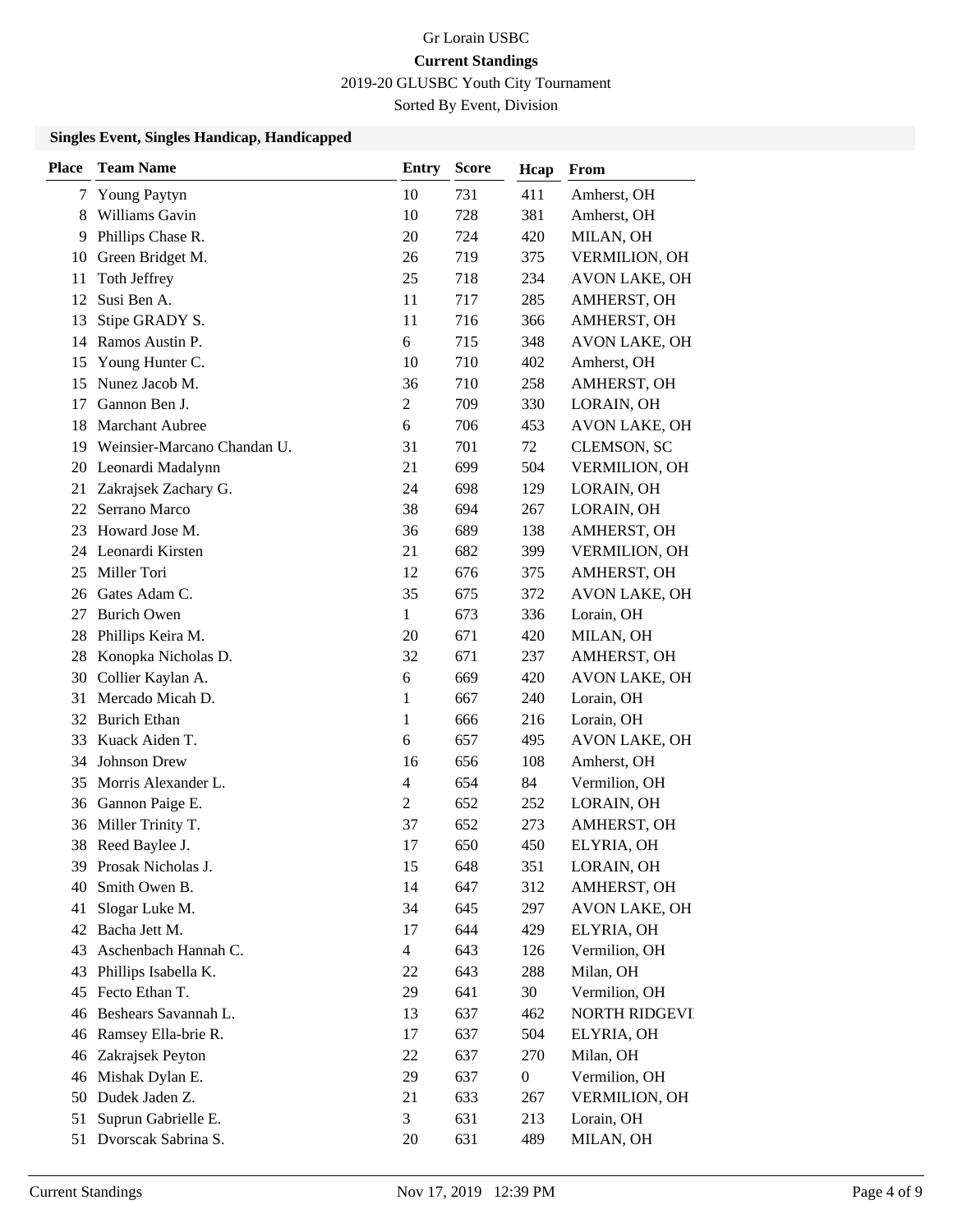Sorted By Event, Division

### **Singles Event, Singles Handicap, Handicapped**

| <b>Place</b> | <b>Team Name</b>     | Entry | <b>Score</b> | Hcap | From                 |
|--------------|----------------------|-------|--------------|------|----------------------|
| 53           | Taylor Grant M.      | 16    | 627          | 192  | Amherst, OH          |
| 54           | Grayshaw Bryce E.    | 1     | 623          | 204  | Lorain, OH           |
| 54           | Toth John W.         | 25    | 623          | 162  | <b>AVON LAKE, OH</b> |
| 56           | Goldthorpe Alexis N. | 3     | 614          | 186  | Lorain, OH           |
| 57           | Rodriguez Anthony D. | 18    | 613          | 201  | LORAIN, OH           |
| 58           | Dodge Cayden R.      | 22    | 611          | 345  | Milan, OH            |
| 59           | Taylor Allison N.    | 16    | 603          | 162  | Amherst, OH          |
| 60           | Miller Tristan       | 12    | 600          | 381  | AMHERST, OH          |
| 61           | Gallagher Sean Q.    | 7     | 599          | 324  | Avon Lake, OH        |
| 61           | Falish Kilee J.      | 18    | 599          | 132  | LORAIN, OH           |
| 63           | Konopka Brayden L.   | 32    | 589          | 210  | AMHERST, OH          |
| 64           | Gallagher Connor     | 7     | 582          | 42   | Avon Lake, OH        |
| 65           | Akers Annabella R.   | 17    | 580          | 435  | ELYRIA, OH           |
| 66           | Dudley Karlee A.     | 13    | 554          | 240  | <b>NORTH RIDGEVI</b> |
| 66           | Zakrajsek Justin R.  | 24    | 554          | 99   | LORAIN, OH           |
| 68           | Fleming Liam M.      | 22    | 472          | 285  | Milan, OH            |

The lowest score to cash is 715.

### **Singles Event, Singles Scratch, Scratch**

| <b>Place</b> | <b>Team Name</b>            | <b>Entry</b>   | <b>Score</b> | Hcap | From                 |
|--------------|-----------------------------|----------------|--------------|------|----------------------|
| 1            | Mishak Dylan E.             | 29             | 637          |      | Vermilion, OH        |
| 2            | Velasquez Makayla E.        | 16             | 630          |      | Amherst, OH          |
| 3            | Weinsier-Marcano Chandan U. | 31             | 629          |      | CLEMSON, SC          |
| 4            | Fecto Ethan T.              | 29             | 611          |      | Vermilion, OH        |
| 5            | Morris Alexander L.         | $\overline{4}$ | 570          |      | Vermilion, OH        |
| 6            | Zakrajsek Zachary G.        | 24             | 569          |      | LORAIN, OH           |
| 7            | Howard Jose M.              | 36             | 551          |      | AMHERST, OH          |
| 8            | <b>Johnson Drew</b>         | 16             | 548          |      | Amherst, OH          |
| 9            | Gallagher Connor            | 7              | 540          |      | Avon Lake, OH        |
| 10           | Aschenbach Hannah C.        | $\overline{4}$ | 517          |      | Vermilion, OH        |
| 11           | Toth Jeffrey                | 25             | 484          |      | <b>AVON LAKE, OH</b> |
| 12           | Falish Kilee J.             | 18             | 467          |      | LORAIN, OH           |
| 13           | Toth John W.                | 25             | 461          |      | <b>AVON LAKE, OH</b> |
| 14           | Zakrajsek Justin R.         | 24             | 455          |      | LORAIN, OH           |
| 15           | Nunez Jacob M.              | 36             | 452          |      | AMHERST, OH          |
| 16           | <b>Burich Ethan</b>         | 1              | 450          |      | Lorain, OH           |
| 17           | Taylor Allison N.           | 16             | 441          |      | Amherst, OH          |
| 18           | Taylor Grant M.             | 16             | 435          |      | Amherst, OH          |
| 19           | Konopka Nicholas D.         | 32             | 434          |      | AMHERST, OH          |
| 20           | Susi Ben A.                 | 11             | 432          |      | <b>AMHERST, OH</b>   |
| 21           | Goldthorpe Alexis N.        | 3              | 428          |      | Lorain, OH           |
| 22           | Mercado Micah D.            | 1              | 427          |      | Lorain, OH           |
| 22           | Serrano Marco               | 38             | 427          |      | LORAIN, OH           |
| 24           | Grayshaw Bryce E.           | 1              | 419          |      | Lorain, OH           |
| 25           | Suprun Gabrielle E.         | 3              | 418          |      | Lorain, OH           |
| 26           | Rodriguez Anthony D.        | 18             | 412          |      | LORAIN, OH           |
|              |                             |                |              |      |                      |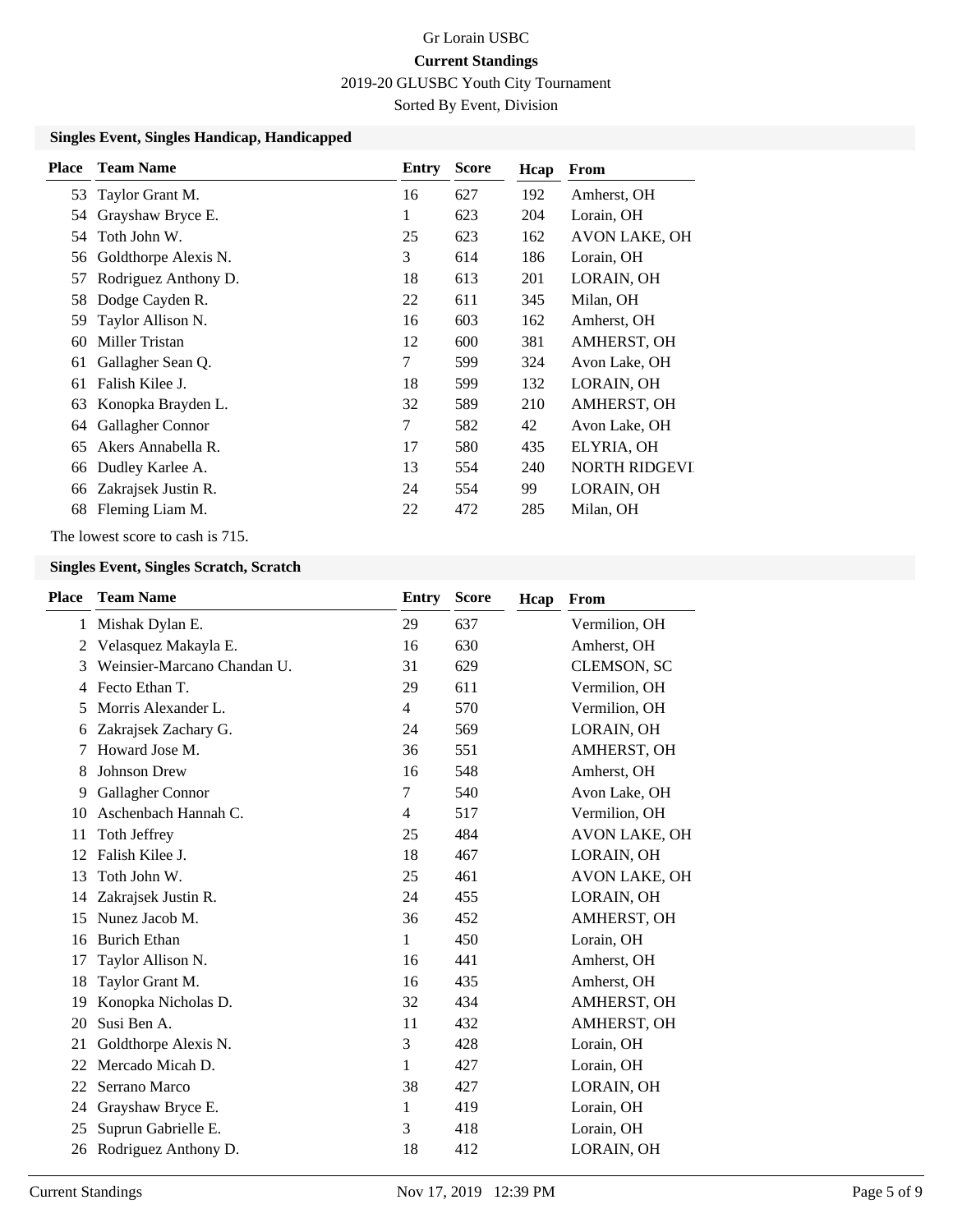Sorted By Event, Division

### **Singles Event, Singles Scratch, Scratch**

| <b>Place</b> | <b>Team Name</b>       | <b>Entry</b>     | <b>Score</b> | Hcap | From                 |
|--------------|------------------------|------------------|--------------|------|----------------------|
|              | 27 Gannon Paige E.     | $\boldsymbol{2}$ | 400          |      | LORAIN, OH           |
| 28           | Eckenrode Cody J.      | $\tau$           | 399          |      | Avon Lake, OH        |
| 29           | Gannon Ben J.          | $\sqrt{2}$       | 379          |      | LORAIN, OH           |
| 29           | Konopka Brayden L.     | 32               | 379          |      | AMHERST, OH          |
| 29           | Miller Trinity T.      | 37               | 379          |      | AMHERST, OH          |
| 32           | Leonardi Michael Jr    | 21               | 377          |      | <b>VERMILION, OH</b> |
| 33           | Ramos Austin P.        | 6                | 367          |      | AVON LAKE, OH        |
| 33           | Zakrajsek Peyton       | 22               | 367          |      | Milan, OH            |
| 35           | Dudek Jaden Z.         | 21               | 366          |      | <b>VERMILION, OH</b> |
| 36           | Phillips Isabella K.   | 22               | 355          |      | Milan, OH            |
| 37           | Stipe GRADY S.         | 11               | 350          |      | AMHERST, OH          |
| 38           | Ellis Bayleigh V.      | 26               | 348          |      | <b>VERMILION, OH</b> |
| 38           | Slogar Luke M.         | 34               | 348          |      | AVON LAKE, OH        |
| 40           | Williams Gavin         | 10               | 347          |      | Amherst, OH          |
| 40           | Williams Cole          | 10               | 347          |      | Amherst, OH          |
| 42           | Green Bridget M.       | 26               | 344          |      | <b>VERMILION, OH</b> |
| 43           | <b>Burich Owen</b>     | 1                | 337          |      | Lorain, OH           |
| 44           | Smith Owen B.          | 14               | 335          |      | AMHERST, OH          |
| 45           | <b>Young Paytyn</b>    | 10               | 320          |      | Amherst, OH          |
| 46           | Dudley Karlee A.       | 13               | 314          |      | <b>NORTH RIDGEVI</b> |
| 47           | Young Hunter C.        | 10               | 308          |      | Amherst, OH          |
| 48           | Phillips Chase R.      | 20               | 304          |      | MILAN, OH            |
| 49           | Gates Adam C.          | 35               | 303          |      | AVON LAKE, OH        |
| 50           | Miller Tori            | 12               | 301          |      | AMHERST, OH          |
| 51           | Prosak Nicholas J.     | 15               | 297          |      | LORAIN, OH           |
| 52           | Hood Charles R.        | 20               | 295          |      | MILAN, OH            |
| 53           | Leonardi Kirsten       | 21               | 283          |      | <b>VERMILION, OH</b> |
| 54           | Gallagher Sean Q.      | $\tau$           | 275          |      | Avon Lake, OH        |
| 55           | Dodge Cayden R.        | 22               | 266          |      | Milan, OH            |
| 56           | <b>Marchant Aubree</b> | 6                | 253          |      | <b>AVON LAKE, OH</b> |
| 57           | Phillips Keira M.      | 20               | 251          |      | MILAN, OH            |
| 58           | Collier Kaylan A.      | 6                | 249          |      | <b>AVON LAKE, OH</b> |
| 59.          | Miller Tristan         | 12               | 219          |      | AMHERST, OH          |
| 60           | Bacha Jett M.          | 17               | 215          |      | ELYRIA, OH           |
| 61           | Reed Baylee J.         | 17               | 200          |      | ELYRIA, OH           |
| 62           | Leonardi Madalynn      | 21               | 195          |      | VERMILION, OH        |
| 63           | Fleming Liam M.        | 22               | 187          |      | Milan, OH            |
| 64           | Beshears Savannah L.   | 13               | 175          |      | NORTH RIDGEVI        |
| 65           | Kuack Aiden T.         | 6                | 162          |      | AVON LAKE, OH        |
| 66           | Akers Annabella R.     | 17               | 145          |      | ELYRIA, OH           |
| 67           | Dvorscak Sabrina S.    | 20               | 142          |      | MILAN, OH            |
| 68           | Ramsey Ella-brie R.    | 17               | 133          |      | ELYRIA, OH           |
|              |                        |                  |              |      |                      |

The lowest score to cash is 637.

#### **All Events, All Events Handicap, Handicapped**

**Place Team Name Entry Score**

**Hcap From**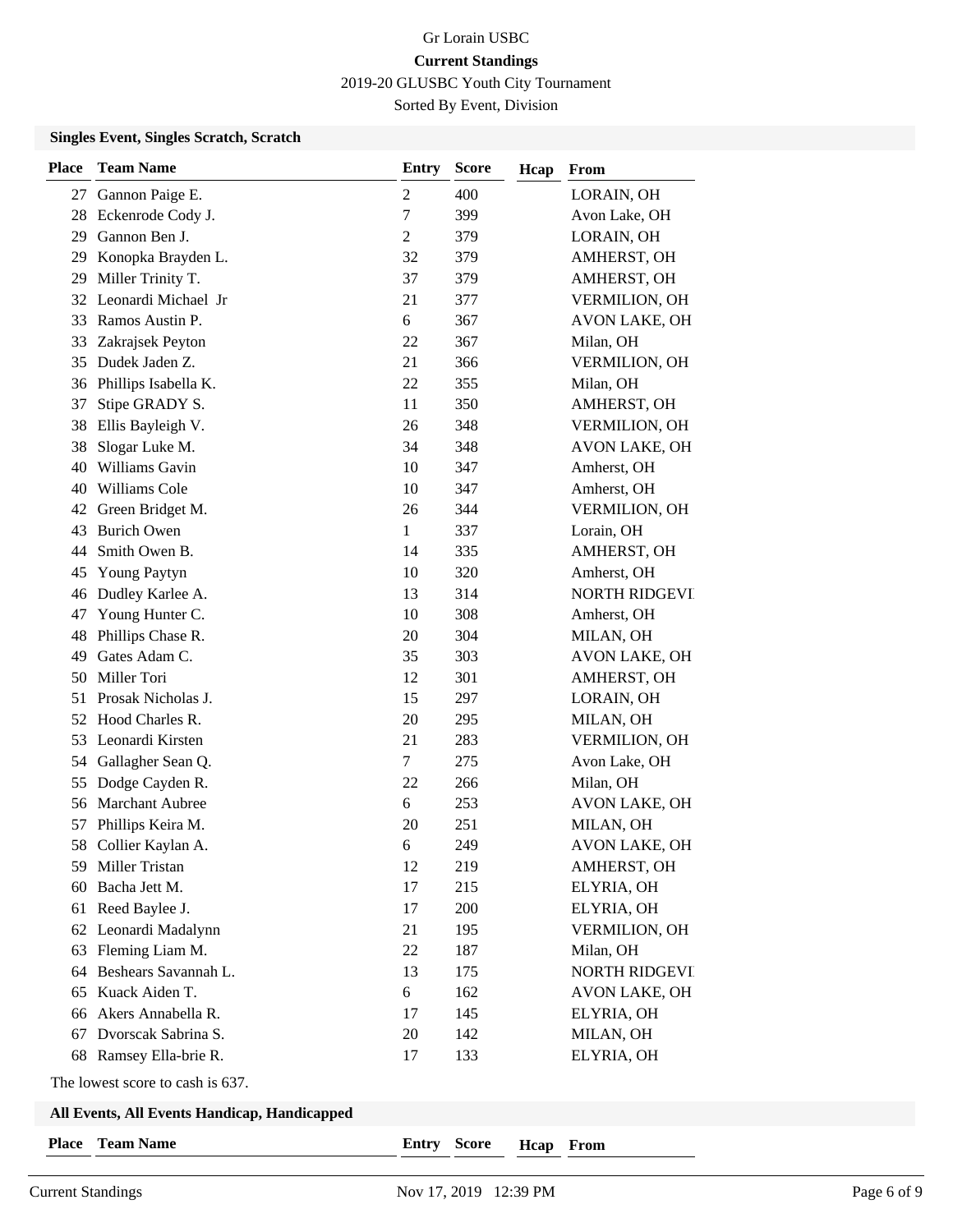# Gr Lorain USBC **Current Standings**

2019-20 GLUSBC Youth City Tournament

Sorted By Event, Division

### **All Events, All Events Handicap, Handicapped**

| <b>Place</b> | <b>Team Name</b>      | <b>Entry</b> | <b>Score</b> | Hcap             | From                 |
|--------------|-----------------------|--------------|--------------|------------------|----------------------|
|              | 1 Williams Cole       | 10           | 2,215        | 1233             | Amherst, OH          |
|              | 2 Leonardi Michael Jr | 21           | 2,209        | 1143             | VERMILION, OH        |
| 3            | Eckenrode Cody J.     | $\tau$       | 2,192        | 1008             | Avon Lake, OH        |
| 4            | Williams Gavin        | 10           | 2,191        | 1143             | Amherst, OH          |
| 5            | Gallagher Sean Q.     | 7            | 2,153        | 972              | Avon Lake, OH        |
| 6            | Marchant Aubree       | 6            | 2,143        | 1359             | AVON LAKE, OH        |
| 7            | Mercado Micah D.      | $\mathbf{1}$ | 2,142        | 720              | Lorain, OH           |
| 8            | Phillips Chase R.     | 20           | 2,139        | 1260             | MILAN, OH            |
| 9            | Susi Ben A.           | 11           | 2,136        | 855              | AMHERST, OH          |
| 10           | Ramos Austin P.       | 6            | 2,132        | 1044             | AVON LAKE, OH        |
| 11           | Serrano Marco         | 38           | 2,125        | 801              | LORAIN, OH           |
| 12           | Stipe GRADY S.        | 11           | 2,121        | 1098             | AMHERST, OH          |
| 13           | <b>Burich Owen</b>    | 1            | 2,095        | 1008             | Lorain, OH           |
| 14           | <b>Burich Ethan</b>   | $\mathbf{1}$ | 2,088        | 648              | Lorain, OH           |
| 14           | <b>Young Paytyn</b>   | 10           | 2,088        | 1233             | Amherst, OH          |
| 14           | Toth Jeffrey          | 25           | 2,088        | 702              | AVON LAKE, OH        |
| 17           | Mishak Dylan E.       | 29           | 2,081        | $\boldsymbol{0}$ | Vermilion, OH        |
| 18           | Dvorscak Sabrina S.   | 20           | 2,061        | 1467             | MILAN, OH            |
| 19           | Hood Charles R.       | 20           | 2,057        | 1341             | MILAN, OH            |
| 20           | Young Hunter C.       | 10           | 2,034        | 1206             | Amherst, OH          |
| 21           | Reed Baylee J.        | 17           | 2,033        | 1350             | ELYRIA, OH           |
| 22           | Leonardi Madalynn     | 21           | 2,025        | 1512             | VERMILION, OH        |
| 23           | Grayshaw Bryce E.     | $\mathbf{1}$ | 2,005        | 612              | Lorain, OH           |
| 24           | Bacha Jett M.         | 17           | 1,992        | 1287             | ELYRIA, OH           |
| 25           | Leonardi Kirsten      | 21           | 1,980        | 1197             | VERMILION, OH        |
| 26           | Dudek Jaden Z.        | 21           | 1,979        | 801              | VERMILION, OH        |
| 27           | Dodge Cayden R.       | 22           | 1,975        | 1035             | Milan, OH            |
| 28           | Aschenbach Hannah C.  | 18           | 1,970        | 378              | LORAIN, OH           |
| 29           | Kuack Aiden T.        | 6            | 1,969        | 1485             | AVON LAKE, OH        |
| 29           | Velasquez Makayla E.  | 16           | 1,969        | 387              | Amherst, OH          |
| 31           | Taylor Grant M.       | 16           | 1,958        | 576              | Amherst, OH          |
|              | 32 Phillips Keira M.  | 20           | 1,948        | 1260             | MILAN, OH            |
| 33           | Ramsey Ella-brie R.   | 17           | 1,940        | 1512             | ELYRIA, OH           |
| 34           | Taylor Allison N.     | 16           | 1,918        | 486              | Amherst, OH          |
| 35           | Akers Annabella R.    | 17           | 1,911        | 1305             | ELYRIA, OH           |
| 35           | Phillips Isabella K.  | 22           | 1,911        | 864              | Milan, OH            |
| 37           | Zakrajsek Peyton      | 22           | 1,893        | 810              | Milan, OH            |
| 38           | Toth John W.          | 25           | 1,889        | 486              | <b>AVON LAKE, OH</b> |
| 39           | Fecto Ethan T.        | 29           | 1,873        | 90               | Vermilion, OH        |
| 40           | Morris Alexander L.   | 30           | 1,872        | 252              | North Ridgeville, O  |
| 41           | Collier Kaylan A.     | 6            | 1,856        | 1260             | AVON LAKE, OH        |
| 42           | Falish Kilee J.       | 18           | 1,832        | 396              | LORAIN, OH           |
| 43           | Rodriguez Anthony D.  | 18           | 1,782        | 603              | LORAIN, OH           |
| 44           | Zakrajsek Justin R.   | 24           | 1,768        | 297              | LORAIN, OH           |
| 45           | Gallagher Connor      | 7            | 1,764        | 126              | Avon Lake, OH        |
| 46           | Fleming Liam M.       | 22           | 1,696        | 760              | Milan, OH            |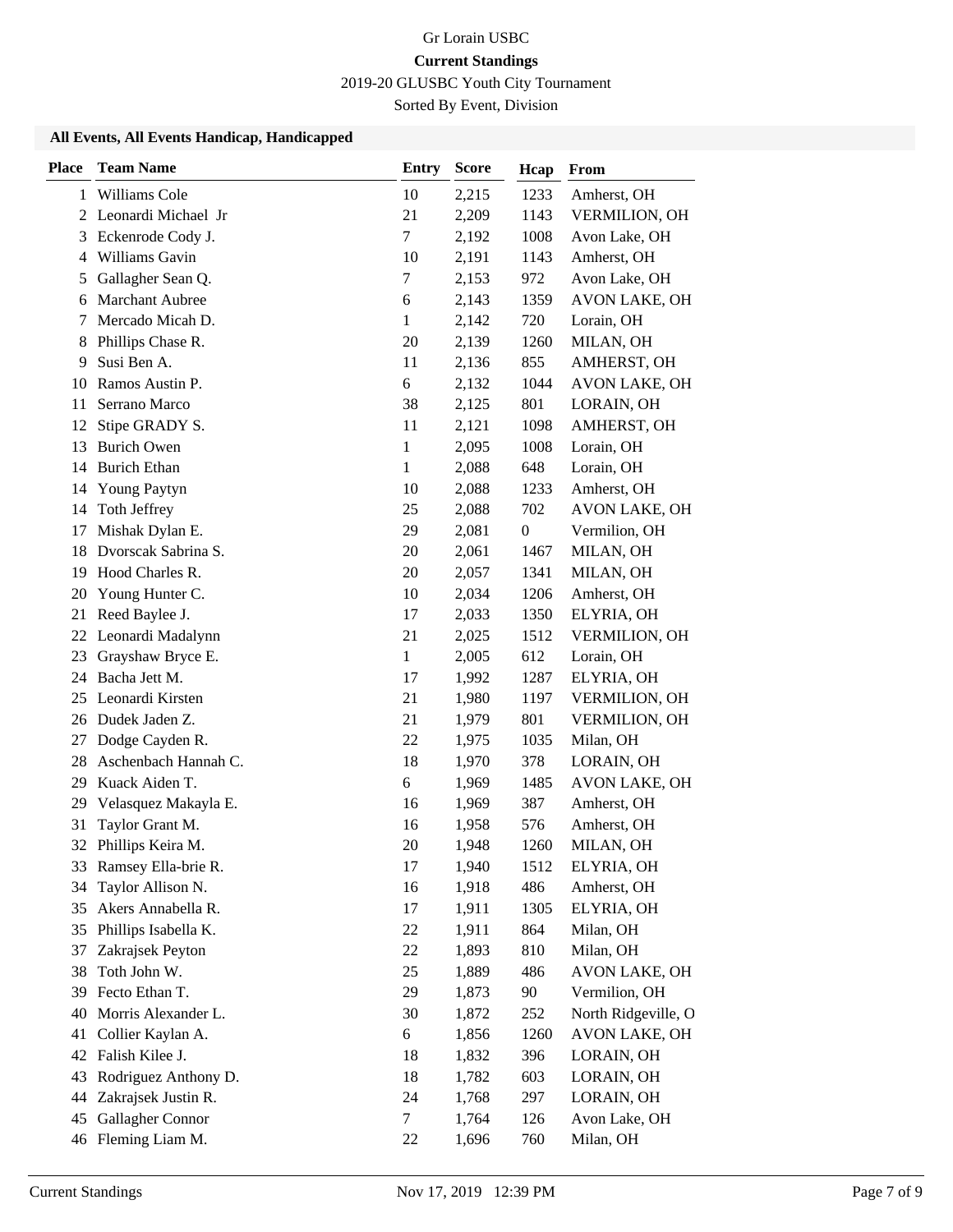# Gr Lorain USBC **Current Standings** 2019-20 GLUSBC Youth City Tournament Sorted By Event, Division

The lowest score to cash is 2153.

### **All Events, All Events Scratch, Scratch**

| <b>Place</b> | <b>Team Name</b>       | <b>Entry</b> | <b>Score</b> | Hcap | From                 |
|--------------|------------------------|--------------|--------------|------|----------------------|
| $\mathbf{1}$ | Mishak Dylan E.        | 29           | 2,081        |      | Vermilion, OH        |
|              | 2 Fecto Ethan T.       | 29           | 1,783        |      | Vermilion, OH        |
| 3            | Gallagher Connor       | 7            | 1,638        |      | Avon Lake, OH        |
| 4            | Morris Alexander L.    | 30           | 1,620        |      | North Ridgeville, O  |
| 5            | Aschenbach Hannah C.   | 18           | 1,592        |      | LORAIN, OH           |
| 6            | Velasquez Makayla E.   | 16           | 1,582        |      | Amherst, OH          |
| 7            | Zakrajsek Justin R.    | 24           | 1,471        |      | LORAIN, OH           |
| 8            | <b>Burich Ethan</b>    | 1            | 1,440        |      | Lorain, OH           |
| 9            | Falish Kilee J.        | 18           | 1,436        |      | LORAIN, OH           |
| 10           | Taylor Allison N.      | 16           | 1,432        |      | Amherst, OH          |
| 11           | Mercado Micah D.       | 1            | 1,422        |      | Lorain, OH           |
| 12           | Toth John W.           | 25           | 1,403        |      | <b>AVON LAKE, OH</b> |
| 13           | Grayshaw Bryce E.      | $\mathbf{1}$ | 1,393        |      | Lorain, OH           |
| 14           | Toth Jeffrey           | 25           | 1,386        |      | <b>AVON LAKE, OH</b> |
| 15           | Taylor Grant M.        | 16           | 1,382        |      | Amherst, OH          |
| 16           | Serrano Marco          | 38           | 1,324        |      | LORAIN, OH           |
| 17           | Susi Ben A.            | 11           | 1,281        |      | AMHERST, OH          |
| 18           | Eckenrode Cody J.      | $\tau$       | 1,184        |      | Avon Lake, OH        |
| 19           | Gallagher Sean Q.      | $\tau$       | 1,181        |      | Avon Lake, OH        |
| 20           | Rodriguez Anthony D.   | 18           | 1,179        |      | LORAIN, OH           |
| 21           | Dudek Jaden Z.         | 21           | 1,178        |      | VERMILION, OH        |
| 22           | Ramos Austin P.        | 6            | 1,088        |      | AVON LAKE, OH        |
| 23           | <b>Burich Owen</b>     | 1            | 1,087        |      | Lorain, OH           |
| 24           | Zakrajsek Peyton       | 22           | 1,083        |      | Milan, OH            |
| 25           | Leonardi Michael Jr    | 21           | 1,066        |      | <b>VERMILION, OH</b> |
| 26           | Williams Gavin         | 10           | 1,048        |      | Amherst, OH          |
| 27           | Phillips Isabella K.   | 22           | 1,047        |      | Milan, OH            |
| 28           | Stipe GRADY S.         | 11           | 1,023        |      | AMHERST, OH          |
| 29           | Williams Cole          | 10           | 982          |      | Amherst, OH          |
| 30           | Dodge Cayden R.        | 22           | 940          |      | Milan, OH            |
| 31           | Fleming Liam M.        | 22           | 936          |      | Milan, OH            |
| 32           | Phillips Chase R.      | 20           | 879          |      | MILAN, OH            |
| 33           | <b>Young Paytyn</b>    | 10           | 855          |      | Amherst, OH          |
| 34           | Young Hunter C.        | 10           | 828          |      | Amherst, OH          |
| 35           | Marchant Aubree        | 6            | 784          |      | <b>AVON LAKE, OH</b> |
|              | 36 Leonardi Kirsten    | 21           | 783          |      | <b>VERMILION, OH</b> |
| 37           | Hood Charles R.        | 20           | 716          |      | MILAN, OH            |
| 38           | Bacha Jett M.          | 17           | 705          |      | ELYRIA, OH           |
| 39           | Phillips Keira M.      | 20           | 688          |      | MILAN, OH            |
| 40           | Reed Baylee J.         | 17           | 683          |      | ELYRIA, OH           |
| 41           | Akers Annabella R.     | 17           | 606          |      | ELYRIA, OH           |
| 42           | Collier Kaylan A.      | 6            | 596          |      | AVON LAKE, OH        |
|              | 43 Dvorscak Sabrina S. | 20           | 594          |      | MILAN, OH            |
| 44           | Leonardi Madalynn      | 21           | 513          |      | <b>VERMILION, OH</b> |
| 45           | Kuack Aiden T.         | 6            | 484          |      | AVON LAKE, OH        |